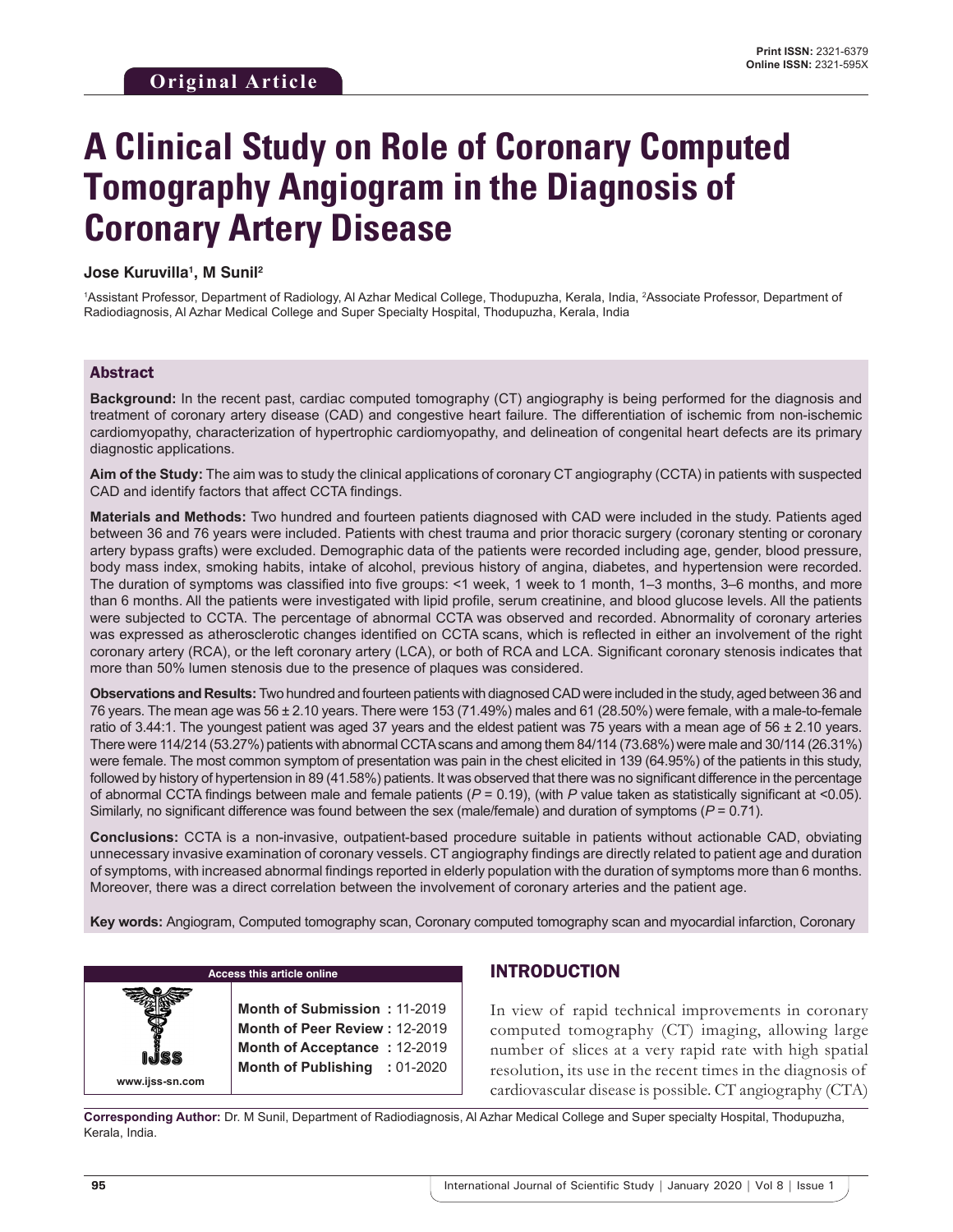is being used as the first line of investigative procedure in patients with stable chest pain, first-time angina, and typical and atypical angina patients.[1-3] It is also being used as a first-line modality in the early diagnosis of abdominal aortic aneurysm, aortic dissection, and pulmonary embolism.<sup>[4-6]</sup> Coronary CTA (CCTA) now is being used as a standard clinical assessment for patients with low-to-intermediate pre-test probability for coronary artery disease (CAD).[7,8] CCTA can also be used as a follow-up in the patients who have undergone endovascular stents and stent grafts with the aim of determining stent and stent-graft patency and stent graft-related complications.[9,10] Prospective Multicenter Imaging Study for Evaluation of Chest Pain with  $n = 10,003$ , Scottish CT of the heart with  $n = 4,146$ , have established that CCTA is at least as effective as strategies that do not utilize CCTA for all studied cardiovascular outcomes.[11,12] In few randomized controlled imagingguided trials, CCTA has been consistently associated with reduced incident myocardial infarction (MI) in both acute and stable chest pain populations.[13] In another meta-analysis of randomized trials, stable chest pain patients who underwent coronary CCTA were noted to have a 31% lower risk for MI (pooled risk ratio: 0.69; 95% confidence interval: 0.49–0.98).[13] Recently introduced capabilities for CCTA are fractional flow reserve CT and effective dose reduction through iterative reconstruction. In this context, the present study was conducted to study the clinical applications of CCTA in patients with suspected CAD and identify factors that affect CCTA findings.

## **Type of Study**

This was a prospective cross-sectional and analytical study.

## **Duration of Study**

The study was conducted from October 2015 to October 2018.

#### **Institute of Study**

The study was conducted at Al Azhar Medical College and Super Speciality Hospital, Thodupuzha, Kerala, India.

## MATERIALS AND METHODS

Two hundred and fourteen patients diagnosed with CAD attending the Departments of General Medicine and Radiology of Al Azhar Medical College Hospital were included in the study. Patients aged between 36 and 76 years were included. An ethical committee clearance was obtained before the commencement of the study. An ethical committee approved consent form was used for the study.

## **Inclusion Criteria**

- 1. Patients aged between 36 and 76 years were included
- 2. Patients with CAD were included
- 3. Patients presenting with chest discomfort as an isolated symptom were included
- 4. Patients with hypertension or diabetes with suspected CAD were included.

## **Exclusion Criteria**

(1) Patients with ages below 36 and above 76 were excluded. (2) Patients with chest trauma, prior thoracic surgery (coronary stenting or coronary artery bypass grafts) were excluded. Demographic data of the patients were recorded including age, gender, blood pressure, body mass index, smoking habits, intake of alcohol, previous history of angina, diabetes, and hypertension were recorded. The duration of symptoms was classified into five groups: <1 week, 1 week–1 month, 1–3 months, 3–6 months, and more than 6 months. All the patients were investigated with lipid profile, serum creatinine, and blood glucose levels. All the patients were subjected to CCTA. All CT scans were performed on a 64-slice CT scanner (GE Medical Systems, Light speed VCT,  $64 \times 0.625$  mm) with the following protocols: beam collimation 0.625 mm, pitch 0.18, reconstruction interval of 0.625 mm, with tube voltage of 120 kV, and tube current ranging from 300 mAs to 650 mAs (tube current modulation). Contrast medium (Iopamiro, 370, 60–80 mL) was injected into the antecubital vein at 5 mL/s, followed by 30 mL of saline chasing at 3 mL/s, and the scan was performed with a bolus tracking technique with a CT attenuation of 250 HU as the triggering threshold at the ascending aorta to initiate the scan. Axial images were reconstructed with a slice thickness of 0.625 mm in 0.625 mm increment resulting in isotropic volume data with a voxel size of  $0.625$  mm  $\times$   $0.625$  mm  $\times$  0.625 mm. A retrospective electrocardiographic-gating protocol was used in all patients to acquire the volume data achieving a temporal resolution of 175 ms in the center of the gantry rotation. Most volume data were reconstructed at 70–80% RR interval to minimize artifacts. In some patients, the volume data were reconstructed at 45% RR interval to acquire better image quality of the right coronary artery (RCA) and at 75% RR interval to better demonstrate the left anterior descending artery. For patients with a heart rate more than 70 beats/min, a beta-blocker was used to slow down the heart rate. The percentage of abnormal CCTA was observed and recorded. Abnormality of coronary arteries was expressed as atherosclerotic changes identified on CCTA scans, which is reflected in either an involvement of the RCA, or the left coronary artery (LCA), or both of RCA and LCA. The involvement of LCA includes abnormal changes to the left main stem, left anterior descending, and left circumflex as well as side branches, whereas the involvement of both RCA and LCA refers to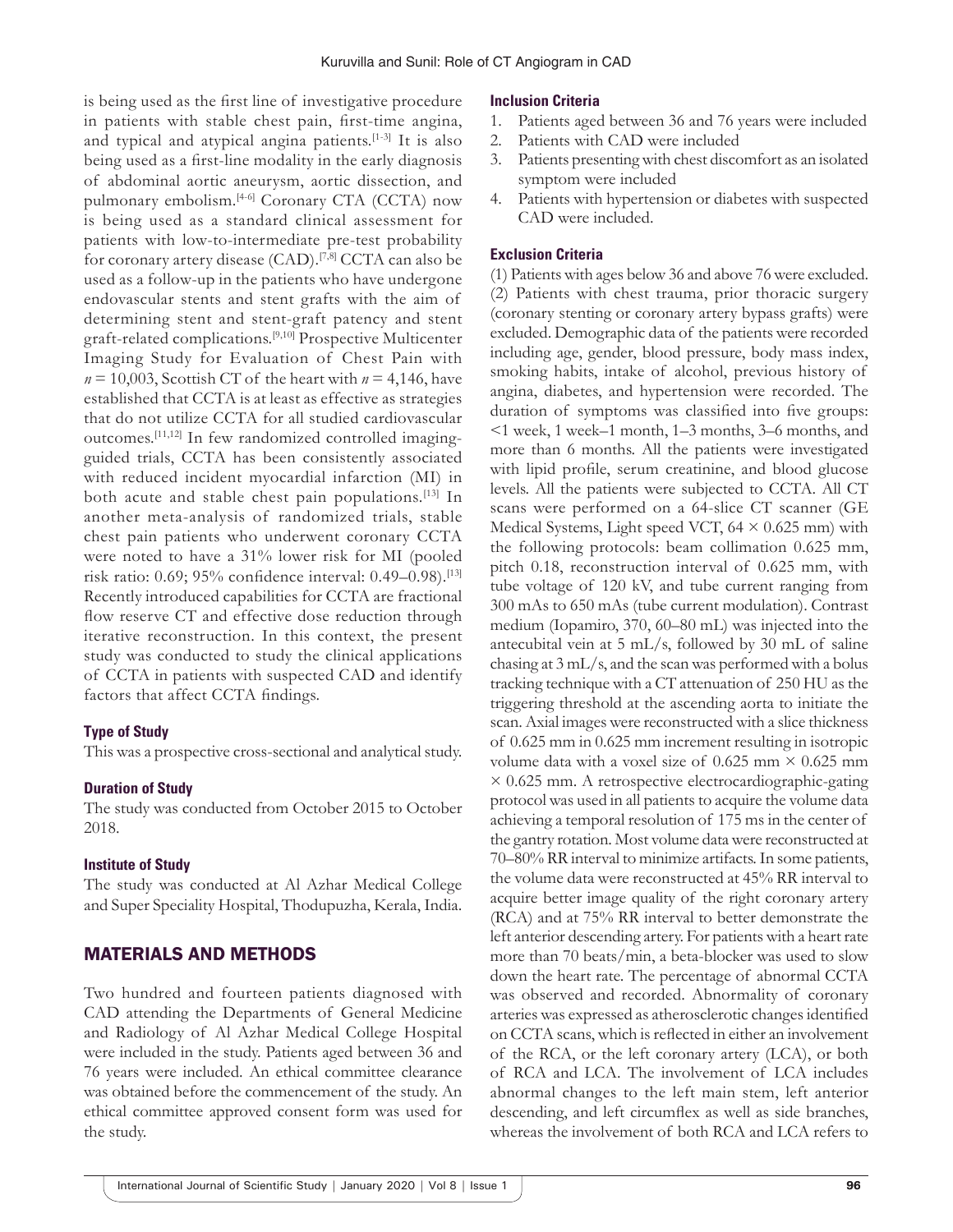abnormal changes at both of these arteries including side branches. Significant coronary stenosis indicates more than 50% lumen stenosis due to the presence of plaques.

## OBSERVATIONS AND RESULTS

Two hundred and fourteen patients diagnosed with CAD attending the Departments of General Medicine and Radiology of Al Azhar Medical college hospital were included in the study. They were aged between 36 and 76 years. The mean age was  $56 \pm 2.10$  years. There were 153 (71.49%) males and 61 (28.50%) were female, with a male-to-female ratio of 3.44:1. The youngest patient was aged 37 years and the eldest patient was 75 years with a mean age of  $56 \pm 2.10$  years. There were 114/214 (53.27%) patients with abnormal CCTA scans, and among them, 84/114 (73.68%) were male and 30/114 (26.31%) were female. The most common symptom of presentation was pain in the chest elicited in 139 (64.95%) of the patients in this study, followed by history of hypertension in 89 (41.58%), diabetes mellitus in 39 (18.22%), and tachycardia in 28 (13.08%), and 16/214 (07.47%) had dizziness as the initial symptoms. Abnormal CCTA findings corresponding to the age of patients, gender, and duration of symptoms were observed in this study. It was observed that there was no significant difference in the percentage of abnormal CCTA findings between male and female patients  $(P = 0.19)$ , (with *P* value taken as significant at <0.05). Similarly, no significant difference was found between the sex (male/female) and duration of symptoms  $(P = 0.71)$ , [Table 1].

Out of 204 CCTA investigations done, 114 (53.27%) were found to be abnormal. Out of which, 8 (03.73%) were abnormal in the age group of 36–45 years, followed by 24 (11.21%) in the age group of 46–55 years, 35 (16.35%) in the age group of 56–65 years, and 47 (21.96%) were abnormal for the age group of 66–75 years [Table 2]. Fifty percent or more of the patients in the age groups between 46 and 75 years had abnormal CCTA findings which was statistically significant with  $P = 0.013$  [Table 2].

The highest abnormal rates of coronary involvement of LCA, RCA, and RCA/LCA were noticed in the age group over 66 years  $(47/76, 61.84\%)$ , followed by 56–65 years' age group with abnormal CCTA in 35 out of 61 patients (57.37%). In the youngest age groups of 36–45 and 46–55 years, the incidence was 32 out of 77 patients (41.55%). There was a correlation between the involvement of coronary arteries and the increasing age of the patients; the *P* value was 0.031 ( $P < 0 = 0.05$ ) [Table 2]. The occurrence of significant stenosis was observed in  $21/76$  (27.63%) of the patients in the age group of 66–76 years, followed by 13/61 (21.31%). Only 9/48(18.75%) and 2 out of 29 (18.75%) patients aged 46–55 years and 36–45 years, respectively, were found to have stenosis changes in their CCTA investigation [Table 2].

## **DISCUSSION**

In the present study, CCTA was undertaken as an investigation in patients with suspected CAD, presenting with complaints of pain in the chest, tachycardia, hypertension, and diabetes mellitus. There were 114/214 (53.27%) patients with abnormal CCTA scans, and among them 84/114 (73.68%) were male and 30/114 (26.31%) were female. The review of literature showed that the majority of studies (with the exception of the coronary evaluation using

**Table 1: The incidence of CCTA abnormalities in both genders depending upon the duration of symptoms (***n***=214)**

| <b>Duration of</b><br>symptoms | Total | <b>Abnormal</b><br>number-114 | Male/<br>Female | <b>RCA</b><br>Abnormal change | <b>LCA</b><br><b>Abnormal change</b> | <b>RCA/LCA</b><br><b>Abnormal change</b> | No of significant<br>stenosis |
|--------------------------------|-------|-------------------------------|-----------------|-------------------------------|--------------------------------------|------------------------------------------|-------------------------------|
| $< 1$ week                     | 06    | 01                            | 01/0            | 02                            | 01                                   | 03                                       | 02                            |
| 1 week to 1 month              | 11    | 06                            | 04/02           | 01                            | 03                                   | 02                                       | 04                            |
| 1-3 months                     | 34    | 23                            | 14/09           | 02                            |                                      | 10                                       |                               |
| 3-6 months                     | 68    | 39                            | 24/15           | 05                            | 22                                   | 12                                       | 23                            |
| >6 months                      | 95    | 45                            | 31/26           | 07                            | 23                                   | 15                                       | 29                            |

CCTA: Coronary computed tomography angiography, RCA: Right coronary artery, LCA: Left coronary artery

|  | Table 2: The Coronary CT angiography findings in patients with suspected coronary arterial disease (n=214) |  |  |
|--|------------------------------------------------------------------------------------------------------------|--|--|
|--|------------------------------------------------------------------------------------------------------------|--|--|

| Age<br>groups | Total | <b>Abnormal</b><br>number | Male/<br>Female | <b>RCA</b><br><b>Abnormal change</b> | <b>LCA</b><br><b>Abnormal change</b> | <b>RCA/LCA</b><br>Abnormal change | No of significant<br><b>stenosis</b> |
|---------------|-------|---------------------------|-----------------|--------------------------------------|--------------------------------------|-----------------------------------|--------------------------------------|
| 36-45         | 29    | 08                        | 22/07           |                                      | 06                                   |                                   | 02                                   |
| 46-55         | 48    | 24                        | 37/12           | 05                                   |                                      | 06                                | 09                                   |
| 56-65         | 61    | 35                        | 47/14           | 07                                   |                                      | 15                                | 13                                   |
| 66-76         | 76    | 47                        | 59/17           | 10                                   |                                      | 16                                | 21                                   |

CCTA: Coronary computed tomography angiography, RCA: Right coronary artery, LCA: Left coronary artery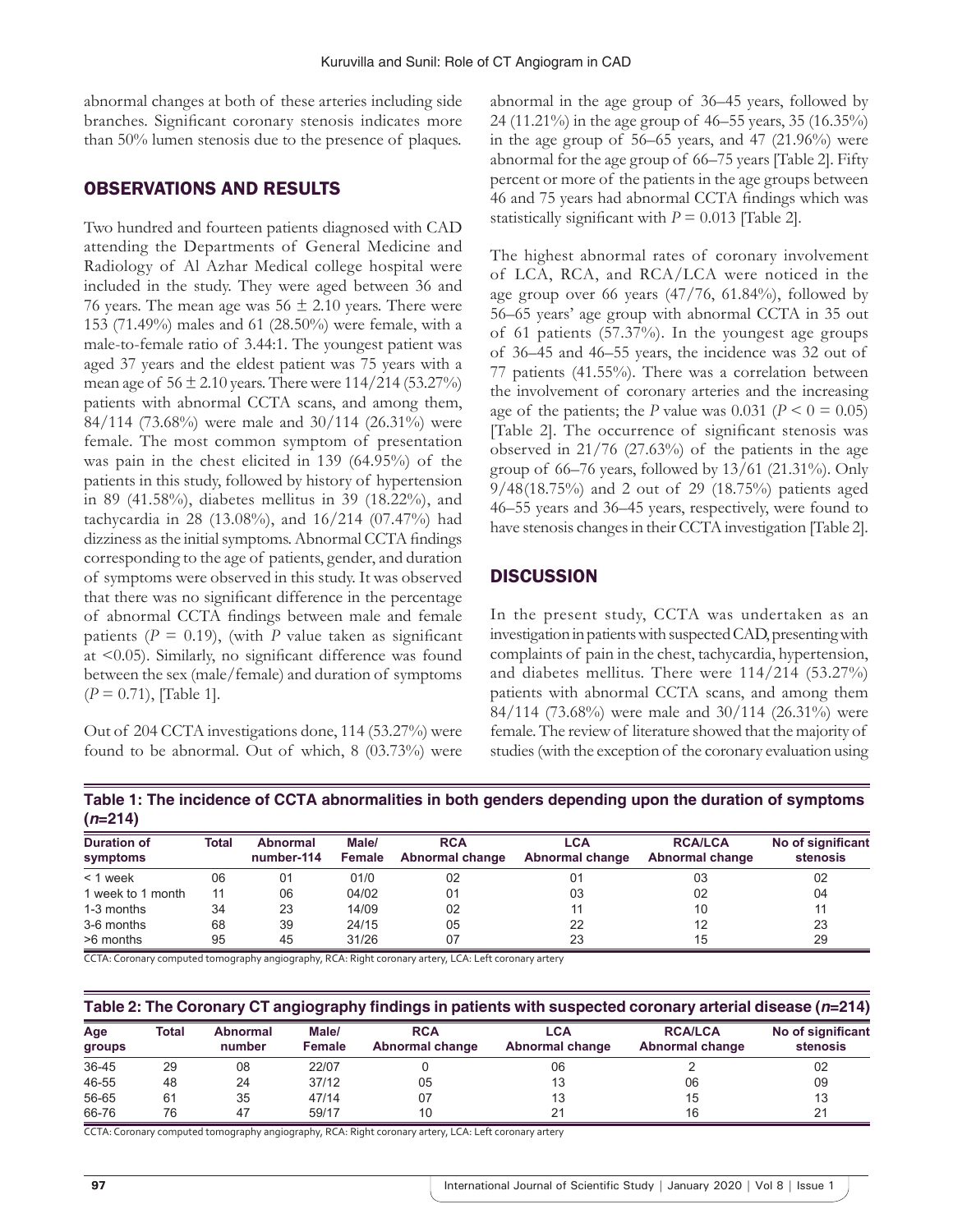multidetector spiral CTA using 64 Detectors [CORE 64] study) indicate that a negative CCTA can effectively rule out obstructive CAD.[14] In a meta-analysis,[15] of similar studies with 64-slice CT scanner, CCTA showed a sensitivity of 99% and negative prediction value (NPV) of 100% for patient-based detection of significant CAD. However, the specificity has been lower than the sensitivity in most studies, and false-positive results are possible, particularly in patients with high calcium scores.[16] Out of 204 CCTA investigations done, 114 (53.27%) were found to be abnormal. Out of which, 8 (03.73%) were abnormal in the age group of 36–45 years, followed by 24 (11.21%) in the age group of 46–55 years, 35 (16.35%) in the age group of 56–65 years, and 47 (21.96%) were abnormal for the age group of 66–75 years [Table 2]. Fifty percent or more of the patients in the age groups between 46 and 75 years had abnormal CCTA findings which was statistically significant with  $P = 0.013$  [Table 2]. In the Assessment by Coronary Computed Tomographic Angiography of Individuals Undergoing Invasive Coronary Angiography (ACCURACY) which was a prospective multicenter trial of patients with chest pain without known CAD and intermediate disease prevalence, 64-slice CCTA had a patient-based sensitivity of 94% and a specificity of 83% in detecting stenosis of 70% or greater (comparable values were seen at a 50% stenosis level). Unlike, the previous study patients with high calcium scores were not excluded from this study. Calcium scores (Agatston score) >400 reduced specificity significantly. The net predictive value (NPV) of CCTA was 99%,[17] whereas in a CORE trial, 64 prospective multicenter trial of patients with suspected symptomatic CAD referred for conventional coronary angiography (CCAG), 64-slice CCTA had a patient-based sensitivity of 85% and specificity of 90% (excluding patients with a calcium score greater than Agatston score of 600) for detecting stenosis 50% or greater. However, the NPV of 83% in this study was lower than in other studies.[18] In a 2008 meta-analysis, the sensitivity was highest in the left main artery and lowest (85%) in the circumflex artery.[16] In a systematic review that evaluated the diagnostic accuracy of CCTA for detecting cardiac allograft vasculopathy (CAV) compared with CCAG alone or with intravascular ultrasound, Wever-Pinzon *et al.* found that CCTA had high sensitivity, specificity, and NPV for the detection of any CAV and significant CAV.<sup>[19]</sup> Three aspects of the present study are worth notable. They are: (1) the abnormal CCTA findings in patients with suspected CAD are directly related to the age group which indicates that CCTA should be selectively recommended for imaging elderly patients presenting with chest discomfort. (2) The abnormal symptoms of patients are closely related to the abnormal CCTA findings, especially in those with complaints for more than 6 months. (3) There was a direct correlation between abnormal CCTA images and patient

age group, with patients aged over 65 years found to have abnormal changes, including significant stenosis to the LCA, RCA and RCA/LCA, and higher rates than any other age group.

## CONCLUSIONS

CCTA is a non-invasive, outpatient-based procedure suitable in patients without actionable CAD, obviating unnecessary invasive examination of coronary vessels. CTA findings are directly related to patient age and duration of symptoms, with increased abnormal findings reported in the elderly population with the duration of symptoms more than 6 months. Moreover, there was a direct correlation between the involvement of coronary arteries and the patient's age. However, use of CCTA in the diagnosis of patients with suspected CAD needs to be justified clinically, since a low percentage of positive results are reported in younger patients. Further studies with the inclusion of clinical predictive outcomes should be conducted to verify our preliminary results.

## REFERENCES

- 1. Sun Z, Jiang W. Diagnostic value of multislice computed tomography angiography in coronary artery disease: A meta-analysis. Eur J Radiol 2006;60:279-86.
- 2. Sun Z, Lin C, Davidson R, Dong C, Liao Y. Diagnostic value of 64-slice CT angiography in coronary artery disease: A systematic review. Eur J Radiol 2008;67:78-84.
- 3. Vanhoenacker PK, Heijenbrok-Kal MH, Van Heste R, Decramer I, Van Hoe LR, Wijns W, *et al*. Diagnostic performance of multidetector CT angiography for assessment of coronary artery disease: Meta-analysis. Radiology 2007;244:419-28.
- 4. Abdulla J, Abildstrom SZ, Gotzsche O, Christensen E, Kober L, Torp-Pedersen C. 64-multislice detector computed tomography coronary angiography as potential alternative to conventional coronary angiography: A systematic review and meta-analysis. Eur Heart J 2007;28:3042-50.
- 5. Stein PD, Yaekoub AY, Matta F, Sostman HD. 64-slice CT for diagnosis of coronary artery disease: A systematic review. Am J Med 2008;121:715-25.
- 6. Mowatt G, Cook JA, Hillis GS, Walker S, Fraser C, Jia X, *et al*. 64-Slice computed tomography angiography in the diagnosis and assessment of coronary artery disease: Systematic review and meta-analysis. Heart 2008;94:1386-93.
- 7. Sun Z. Cardiac CT imaging in coronary artery disease: Current status and future directions. Quant Imaging Med Surg 2012;2:98-105.
- 8. Sun Z, Choo GH, Ng KH. Coronary CT angiography: Current status and continuing challenges. Br J Radiol 2012;85:495-510.
- 9. Rozenblit AM, Patlas M, Rosenbaum AT, Okhi T, Veith FJ, Laks MP, *et al*. Detection of endoleaks after endovascular repair of abdominal aortic aneurysm: Value of unenhanced and delayed helical CT acquisitions. Radiology 2003;227:426-33.
- 10. Armerding MD, Rubin GD, Beaulieu CF, Slonim SM, Olcott EW, Samuels SL, *et al*. Aortic aneurysmal disease: Assessment of stentgraft treatment CT versus conventional angiography. Radiology 2000;215:138-46.
- 11. Douglas PS, Hoffmann U, Patel MR, Mark DB, Al-Khalidi HR, Cavanaugh B, *et al*. Outcomes of anatomical versus functional testing for coronary artery disease. N Engl J Med 2015;372:1291-300.
- 12. SCOT-HEART investigators. CT coronary angiography in patients with